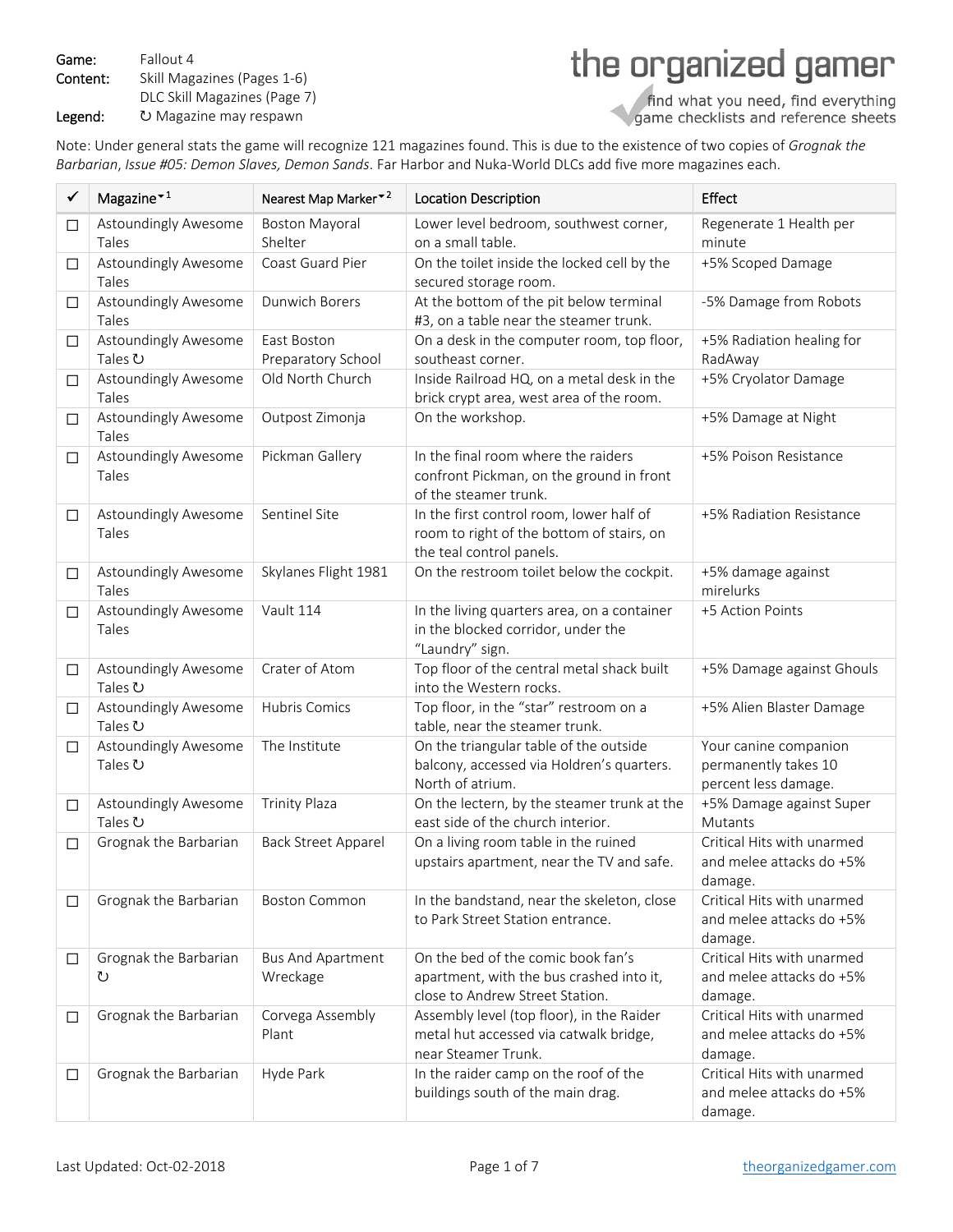Fallout 4 Skill Magazines

| ✓      | Magazine $\mathbf{r}^1$ | Nearest Map Marker <sup>*2</sup>    | <b>Location Description</b>                                                                                                  | Effect                                                            |
|--------|-------------------------|-------------------------------------|------------------------------------------------------------------------------------------------------------------------------|-------------------------------------------------------------------|
| □      | Grognak the Barbarian   | Mass Pike<br>Interchange            | On the toilet inside the Gunner camp, by<br>the Power Armor Station.                                                         | Critical Hits with unarmed<br>and melee attacks do +5%<br>damage. |
| $\Box$ | Grognak the Barbarian   | Museum of<br>Witchcraft             | On the table in the "dungeon" room,<br>upper floor, south wall.                                                              | Critical Hits with unarmed<br>and melee attacks do +5%<br>damage. |
| $\Box$ | Grognak the Barbarian   | Sanctuary Hills                     | On the kitchen table of the House of<br>Tomorrow, where Codsworth resides.                                                   | Critical Hits with unarmed<br>and melee attacks do +5%<br>damage. |
| $\Box$ | Grognak the Barbarian   | Vault 75                            | On the bed, inside the Overseer's office,<br>top floor. (                                                                    | Critical Hits with unarmed<br>and melee attacks do +5%<br>damage. |
| □      | Grognak the Barbarian   | Vault 81                            | Given as a reward by Katy the teacher for<br>completing Miscellaneous Quest: Short<br>Stories in the Classroom.              | Critical Hits with unarmed<br>and melee attacks do +5%<br>damage. |
| □      | Grognak the Barbarian   | Wicked Shipping<br>Fleet Lockup     | East end of the main warehouse in the<br>small office, on the desk with the key.                                             | Critical Hits with unarmed<br>and melee attacks do +5%<br>damage. |
| $\Box$ | <b>Guns and Bullets</b> | <b>Badtfl Regional Office</b>       | On a desk in the chief's office, bullpen<br>room in the western part of the building.                                        | +5% ballistic weapons Critical<br>Hit damage.                     |
| $\Box$ | <b>Guns and Bullets</b> | Cambridge Police<br>Station         | In a locked safe in the station chief's office.<br>Available only after Brotherhood<br>reinforcements arrive at the station. | +5% ballistic weapons Critical<br>Hit damage.                     |
| $\Box$ | <b>Guns and Bullets</b> | Fort Hagen                          | On the oval table in the kitchen area, top<br>floor, southeast area.                                                         | +5% ballistic weapons Critical<br>Hit damage.                     |
| □      | <b>Guns and Bullets</b> | Fraternal Post 115                  | On the lectern in the stage area, by the<br>American flag and sandbags.                                                      | +5% ballistic weapons Critical<br>Hit damage.                     |
| □      | <b>Guns and Bullets</b> | Gunners Plaza                       | Top floor lounge, in the table surrounded<br>by sofas, south mezzanine offices.                                              | +5% ballistic weapons Critical<br>Hit damage.                     |
| $\Box$ | <b>Guns and Bullets</b> | <b>Quincy Ruins</b>                 | On the desk with the terminal, elevated<br>freeway Gunners camp, between the two<br>big-rig trailers.                        | +5% ballistic weapons Critical<br>Hit damage.                     |
| $\Box$ | <b>Guns and Bullets</b> | Rook Family House                   | Inside Barney's bunker, on a metal desk<br>near the lantern and filing cabinet.                                              | +5% ballistic weapons Critical<br>Hit damage.                     |
| □      | <b>Guns and Bullets</b> | South Boston Military<br>Checkpoint | Inside the checkpoint, on a metal desk,<br>east wall.                                                                        | +5% ballistic weapons Critical<br>Hit damage.                     |
| □      | <b>Guns and Bullets</b> | The Castle                          | On the radio operator's desk, in the middle<br>of the Castle grounds, outside.                                               | +5% ballistic weapons Critical<br>Hit damage.                     |
| □      | <b>Guns and Bullets</b> | Ticonderoga                         | On the desk of the corner office,<br>northwest corner, top floor.                                                            | +5% ballistic weapons Critical<br>Hit damage.                     |
| □      | Hot Rodder              | Atom Cats Garage                    | On the bedside table in Zeke's trailer.                                                                                      | Unlocks Shark paint for<br>Power Armor.                           |
| □      | Hot Rodder              | Milton Parking<br>Garage            | Inside the parking lot, to the west of the<br>Hospital. Top floor sleeping quarters, near<br>the prize cells.                | Unlocks Hot Pink paint for<br>Power Armor.                        |
| □      | Hot Rodder              | Robotics Disposal<br>Ground         | Inside the small concrete hut, on the desk<br>with the terminal on it.                                                       | Unlocks Flame Job paint for<br>Power Armor.                       |
| □      | La Coiffe U             | Charlestown Laundry                 | In a shopping basket on top of one of the<br>washing machines.                                                               | Unlocks The Hornet's Nest<br>haircut.                             |
| □      | La Coiffe               | Fallon'S Department<br>Store        | In the upper floor octagonal room, by the<br>Steamer Trunk, west side of the building<br>near the roof exit.                 | Unlocks Megaton haircut.                                          |
| □      | Live and Love           | <b>Bunker Hill</b>                  | At the top of the monument.                                                                                                  | Permanently gain +25% XP<br>from persuading men.                  |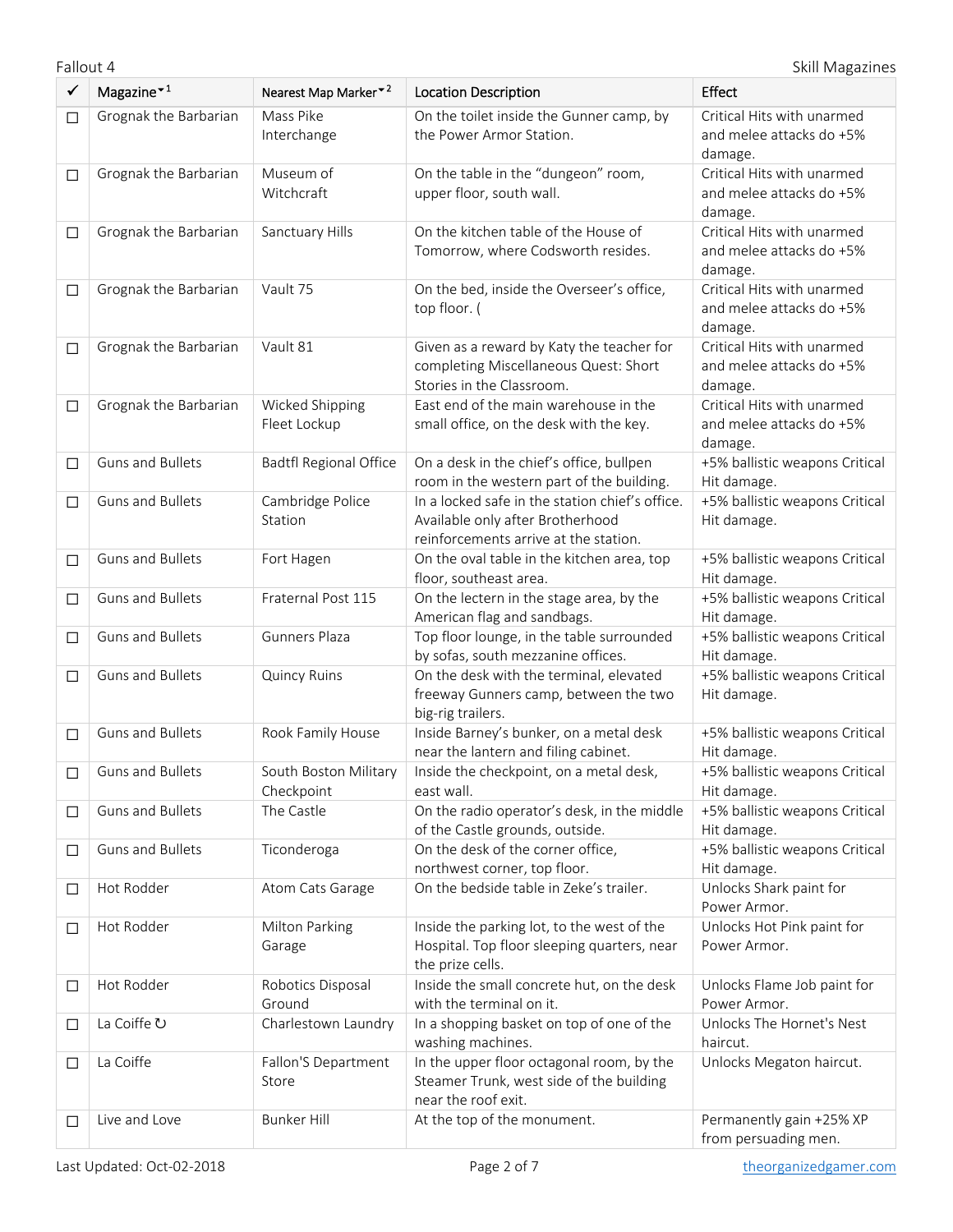Fallout 4 Skill Magazines

| ✓      | Magazine $*1$                                | Nearest Map Marker <sup>-2</sup>          | <b>Location Description</b>                                                                                               | Effect                                                                        |
|--------|----------------------------------------------|-------------------------------------------|---------------------------------------------------------------------------------------------------------------------------|-------------------------------------------------------------------------------|
| $\Box$ | Live and Love                                | College Square<br>Station                 | On the safe behind the counter, at the<br>station entrance interior, before<br>descending the stairs.                     | Companions permanently<br>inflict +5% damage.                                 |
| $\Box$ | Live and Love<br>Diamond City<br>Schoolhouse |                                           | Inside the Schoolhouse bedroom, ground<br>floor, on the bedside table.                                                    | Robot companions<br>permanently inflict +5%<br>damage.                        |
| $\Box$ | Live and Love                                | Faneuil Hall                              | On the small table, attic level, just after<br>climbing the main staircase.                                               | Companions permanently<br>gain +10 health.                                    |
| $\Box$ | Live and Love                                | Fiddler'S Green<br><b>Trailer Estates</b> | Inside the caravan trailer, east side of the<br>estates (and swimming pool).                                              | Permanently gain +25% XP<br>from persuading women.                            |
| $\Box$ | Live and Love                                | Goodneighbor                              | On top of the toilet, The Third Rail<br>restroom, entrance area (north).                                                  | Companions permanently<br>gain +5 Damage Resistance<br>and Energy Resistance. |
| $\Box$ | Live and Love                                | Goodneighbor                              | On the bar counter, just right of the<br>entrance, in the lobby of Hotel Rexford.                                         | Permanently gain +5% XP<br>while adventuring with a<br>companion.             |
| $\Box$ | Live and Love                                | Revere Beach Station                      | On the concrete blocks by the cooking pot<br>and steamer trunk, inside the promenade<br>building, upper floor.            | Permanently gain +1 Luck<br>from alcohol when traveling<br>with a companion.  |
| $\Box$ | Live and Love                                | Wrvr Broadcast<br>Station                 | On the table near the recording desk and<br>wall computer.                                                                | Companions permanently<br>gain +10 carry weight.                              |
| $\Box$ | Massachusetts Surgical<br>Journal            | <b>Boston Public Library</b>              | In the overdue book vending machine<br>(northwest area). Purchase with 50 Tokens<br>via the terminal.                     | +2% limb damage for all<br>weapons.                                           |
| $\Box$ | Massachusetts Surgical<br>Journal            | Cabot House                               | Top floor bedroom, west side, on the<br>wooden desk.                                                                      | +2% limb damage for all<br>weapons.                                           |
| $\Box$ | Massachusetts Surgical<br>Journal            | Cambridge Polymer<br>Labs                 | On the desk inside the Director's office,<br>above the reception area.                                                    | +2% limb damage for all<br>weapons.                                           |
| $\Box$ | Massachusetts Surgical<br>Journal            | Greater Mass Blood<br>Clinic              | In the analyst's room (accessed via the wall<br>terminal), on the desk.                                                   | +2% limb damage for all<br>weapons.                                           |
| $\Box$ | Massachusetts Surgical<br>Journal            | <b>Greenetech Genetics</b>                | On the table between the two red sofas<br>and dark carpet, in the long room mid-way<br>up the north side of the building. | +2% limb damage for all<br>weapons.                                           |
| $\Box$ | Massachusetts Surgical<br>Journal            | Medford Memorial<br>Hospital              | In the filing and storage room, west side<br>balcony above the main lobby, one floor<br>up from the ground.               | +2% limb damage for all<br>weapons.                                           |
| $\Box$ | Massachusetts Surgical<br>Journal            | Med-Tek Research                          | On the large central laboratory table,<br>lowest floor of the sub-level, where the<br>Prevent is located.                 | +2% limb damage for all<br>weapons.                                           |
| $\Box$ | Massachusetts Surgical<br>Journal            | Parsons State Insane<br>Asylum            | Inside Lorenzo's living quarters, at the very<br>bottom floor of the facility.                                            | +2% limb damage for all<br>weapons.                                           |
| $\Box$ | Massachusetts Surgical<br>Journal            | Sandy Coves<br>Convalescent Home          | Behind the security door, next to the wall<br>of safes, near the reception                                                | +2% limb damage for all<br>weapons.                                           |
| $\Box$ | Picket Fences                                | Beantown Brewery                          | In the foreman's concrete wall office,<br>upper walkways of the main vat room,<br>near the steamer trunk.                 | Picket fences can be built at<br>settlements.                                 |
| $\Box$ | Picket Fences                                | Combat Zone                               | On the formica table, ground level near<br>the bar, in front of the main stage.                                           | Potted plants can be built at<br>settlements.                                 |
| □      | Picket Fences                                | Hardware Town                             | In the upstairs office on the desk with the<br>key, center of the building, near the<br>steamer trunk.                    | High tech lights can be built<br>at settlements.                              |
| $\Box$ | Picket Fences                                | Saugus Ironworks                          | Blast Furnace area, on the catwalk just<br>below the steamer trunk and Bobblehead.                                        | Statues can be built at<br>settlements.                                       |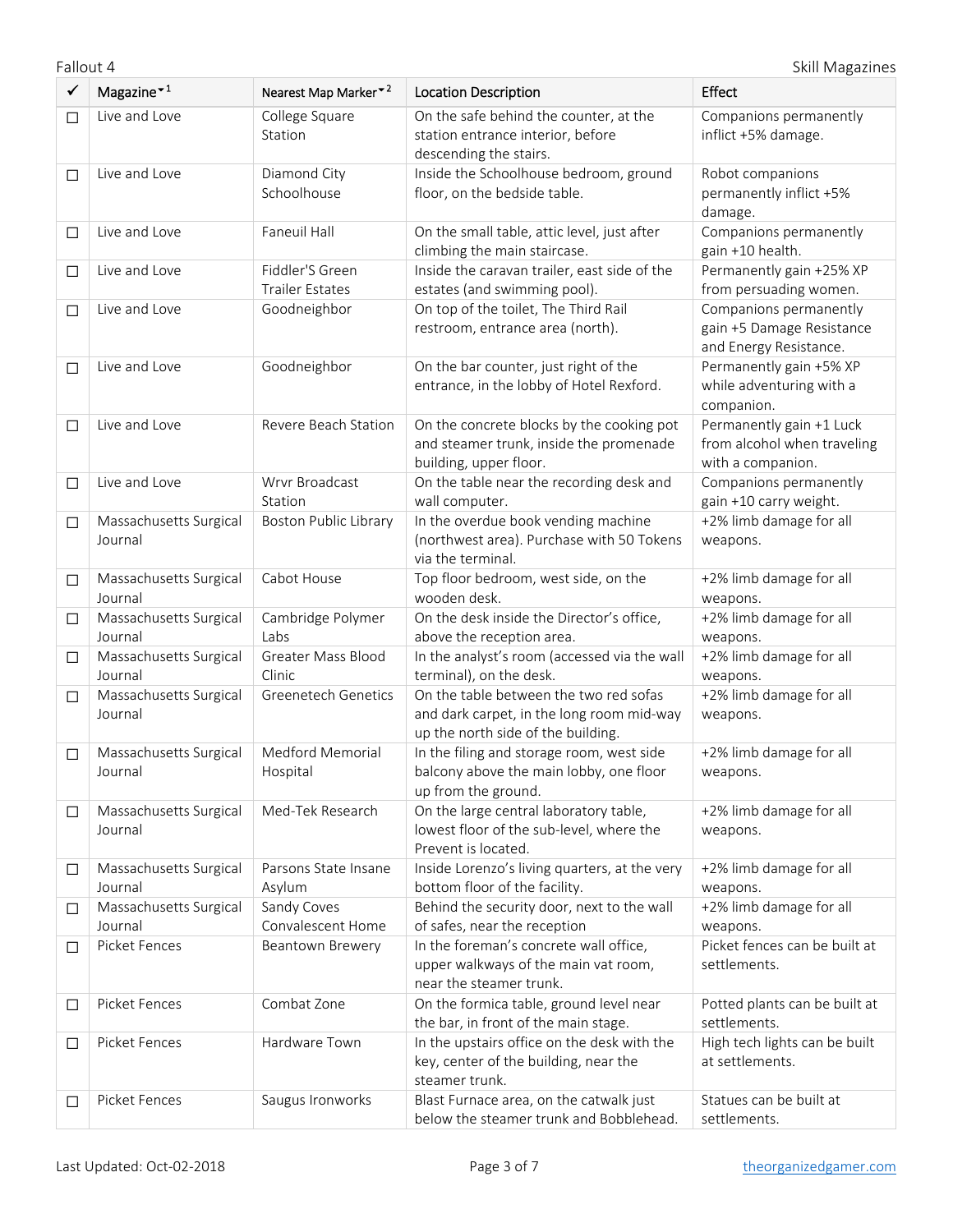| $\checkmark$ | Magazine $*1$                       | Nearest Map Marker <sup>*2</sup>       | <b>Location Description</b>                                                                                               | Effect                                          |
|--------------|-------------------------------------|----------------------------------------|---------------------------------------------------------------------------------------------------------------------------|-------------------------------------------------|
| $\Box$       | Picket Fences                       | Weston Water<br><b>Treatment Plant</b> | In the metal office overlooking the<br>generator room, before descending to the<br>main treatment chamber.                | Patio furniture can be built at<br>settlements. |
| $\Box$       | RobCo Fun ひ<br>Fort Hagen           |                                        | Command Center - adjacent to Kellogg's<br>Terminal under a table, in the chamber<br>where you speak with Kellogg.         | Unlocks Pip Fall Pip-Boy<br>game.               |
| $\Box$       | RobCo Fun                           | Goodneighbor                           | In the Memory Den (Must be in Act II) of<br>MQ.                                                                           | Unlocks Grognak the<br>Barbarian Pip-Boy game.  |
| $\Box$       | RobCo Fun ひ                         | Museum of Freedom                      | In the chamber above the front doors,<br>where Preston is holed up, on Sturges'<br>desk.                                  | Unlocks Atomic Command<br>Pip-Boy game.         |
| $\Box$       | RobCo Fun ひ                         | Valentine Detective<br>Agency          | On a desk, inside the Valentine's Detective<br>Agency located in Diamond City Market.                                     | Unlocks Zeta Invaders Pip-<br>Boy game.         |
| $\Box$       | RobCo Fun                           | Vault 111                              | Inside the cafeteria terminal, northeast<br>area. Only the holotape is available, not<br>the magazine.                    | Unlocks Red Menace Pip-Boy<br>game.             |
| $\Box$       | Taboo Tattoos                       | <b>Concord Civic Access</b>            | In the scavenger's sleeping area, close to<br>the steamer trunk, western area near exit<br>stairs.                        | Unlocks Eagle tattoo.                           |
| $\Box$       | Taboo Tattoos                       | Irish Pride Industries<br>Shipyard     | On the metal picnic table, inside the<br>docked ship, in the shipyard interior.                                           | Unlocks Radioactive Skull<br>tattoo.            |
| $\Box$       | Taboo Tattoos                       | Mass Pike Tunnel<br>East Or West       | In a locked room to the South, next to Det.<br>Perry's holotape                                                           | Unlocks Clover tattoo.                          |
| $\Box$       | Taboo Tattoos                       | Thicket Excavations                    | In the metal trailer caravan on the south<br>edge of the excavation area, close to two<br>other trailers.                 | Unlocks Anchor tattoo.                          |
| $\Box$       | Taboo Tattoos                       | Vault 81                               | On the lowest level of the atrium, in the<br>barber's shop.                                                               | Unlocks upside-down<br>horseshoe tattoo.        |
| $\Box$       | Tales of a Junktown<br>Jerky Vendor | Big John'S Salvage                     | On the small table with the lantern, inside<br>the caravan perched atop the containers,<br>adjacent to the steamer trunk. | Better prices at vendors.                       |
| $\Box$       | Tales of a Junktown<br>Jerky Vendor | Four Leaf Fishpacking<br>Plant         | Basement locker room, on the bench,<br>western side of the plant.                                                         | Better prices at vendors.                       |
| $\Box$       | Tales of a Junktown<br>Jerky Vendor | <b>Gwinnett Brewery</b>                | Catwalk metal hut, upper level, along the<br>northwest wall. Climb the pipes and<br>catwalks to reach it.                 | Better prices at vendors.                       |
| $\Box$       | Tales of a Junktown<br>Jerky Vendor | Longneck Lukowski'S<br>Cannery         | Inside the metal catwalk hut, northwest<br>upper area of the main cannery room, with<br>the Bobblehead.                   | Better prices at vendors.                       |
| $\Box$       | Tales of a Junktown<br>Jerky Vendor | <b>Mystic Pines</b>                    | On the sideboard table by the TV, west<br>wall, inside the building, just north of the<br>main entrance.                  | Better prices at vendors.                       |
| $\Box$       | Tales of a Junktown<br>Jerky Vendor | Super Duper Mart                       | On the magazine stand, northwest wall,<br>just right of the Milton General Hospital<br>poster.                            | Better prices at vendors.                       |
| $\Box$       | Tales of a Junktown<br>Jerky Vendor | Walden Pond                            | On the barrel with the lantern on it, inside<br>the pipe tunnel interior cave.                                            | Better prices at vendors.                       |
| $\Box$       | Tales of a Junktown<br>Jerky Vendor | Wreck of the FMS<br>Northern Star      | Upper level, mid-deck, on the parasol<br>table, north side of the ship.                                                   | Better prices at vendors.                       |
| $\Box$       | Tesla Science Magazine              | Arcjet Systems                         | In the CEO's office on the second floor,<br>next to his terminal.                                                         | Energy Weapons inflict +5%<br>critical damage.  |
| $\Box$       | Tesla Science Magazine              | <b>General Atomics</b><br>Factory      | In the upper floor office, on a metal desk<br>against the east wall, directly above the<br>entrance lobby.                | Energy Weapons inflict +5%<br>critical damage.  |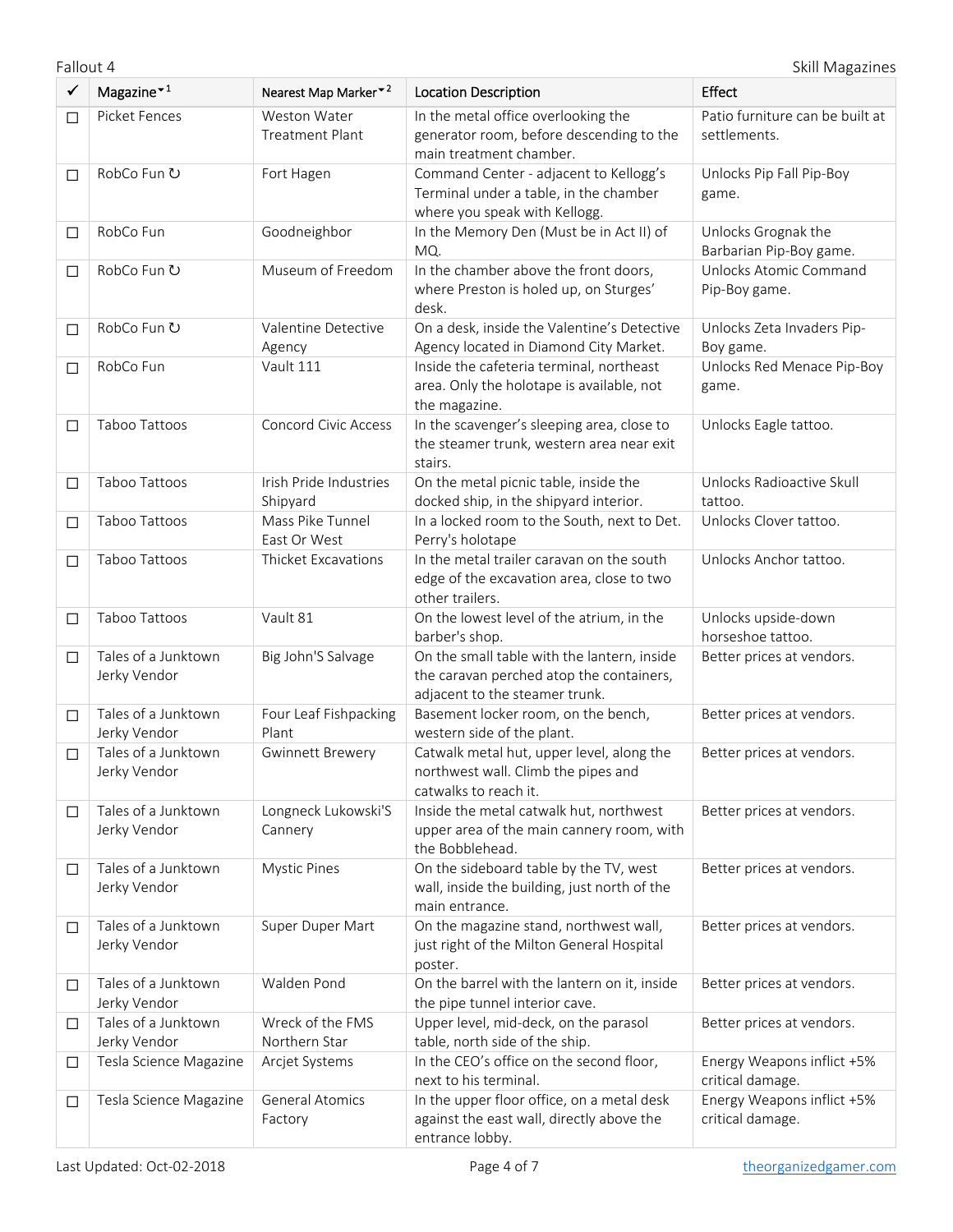| ✓      | Magazine $*1$                    | Nearest Map Marker <sup>▼2</sup>                             | <b>Location Description</b>                                                                                                              | <b>Effect</b>                                              |
|--------|----------------------------------|--------------------------------------------------------------|------------------------------------------------------------------------------------------------------------------------------------------|------------------------------------------------------------|
| □      | Tesla Science Magazine           | Hallucigen, Inc.                                             | First floor, in the Weaponization Research<br>lab, in the northeast corner.                                                              | Energy Weapons inflict +5%<br>critical damage.             |
| $\Box$ | Tesla Science Magazine           | Mahkra Fishpacking                                           | Lowest floor filleting room, on a small<br>table, north west corner. Room below the<br>one with the Steamer Trunk.                       | Energy Weapons inflict +5%<br>critical damage.             |
| □      | Tesla Science Magazine           | <b>Mass Fusion Building</b>                                  | On the computer bank, southeast<br>mezzanine room, upper offices above the<br>glass floor.                                               | Energy Weapons inflict +5%<br>critical damage.             |
| $\Box$ | Tesla Science Magazine           | Poseidon Energy                                              | On the metal desk with the Bobblehead<br>near the steamer trunk, in the central<br>metal catwalk hut.                                    | Energy Weapons inflict +5%<br>critical damage.             |
| $\Box$ | Tesla Science Magazine           | Reeb Marina                                                  | On the wooden bench in the kitchen of the<br>warehouse, near the birthday sweetroll.                                                     | Energy Weapons inflict +5%<br>critical damage.             |
| $\Box$ | Tesla Science Magazine           | Rocky Cave                                                   | In Virgil's Laboratory on a broken fridge,<br>just left of Virgil's terminal.                                                            | Energy Weapons inflict +5%<br>critical damage.             |
| $\Box$ | Tesla Science Magazine           | University Point                                             | Top floor of Sedgwick Hall, in the northern<br>computer room, northeast corner on a<br>small table. Access via the open curtains.        | Energy Weapons inflict +5%<br>critical damage.             |
| □      | <b>Total Hack</b>                | The Shamrock<br>Taphouse                                     | Held by the female mannequin standing on<br>the table in the "game" room with the<br>checkers board.                                     | Unlocks ability to control<br>spotlights using a terminal. |
| □      | <b>Total Hack</b>                | Wattz Consumer<br>Electronics                                | Basement server room, on the terminal                                                                                                    | Unlocks ability to control                                 |
|        | <b>Total Hack</b>                | Wildwood Cemetery                                            | desk, north wall.<br>Under the tree in the center of the                                                                                 | robots using a terminal.<br>Unlocks ability to control     |
| $\Box$ |                                  |                                                              | cemetery.                                                                                                                                | turrets using a terminal.                                  |
| $\Box$ | Tumblers Today                   | Easy City Downs                                              | On the side chest by the black sofa, in the<br>commentator's area, southwest side of the<br>racetrack                                    | Wider 'sweet spot' when<br>lockpicking.                    |
| $\Box$ | <b>Tumblers Today</b>            | Fens Street Sewer                                            | Next to the holotape on the metal<br>drawers, inside the "cell" area of the<br>sewers, northwest catwalks and tunnels.                   | Wider 'sweet spot' when<br>lockpicking.                    |
| $\Box$ | Tumblers Today                   | Malden Center                                                | Inside one of the cargo carriages at the<br>station, in the Raider camp at the deepest<br>part of this location.                         | Wider 'sweet spot' when<br>lockpicking.                    |
| □      | <b>Tumblers Today</b>            | Poseiden Energy<br>Turbine 18-F                              | In the metal control room, northwest<br>corner of the facility, by the steamer trunk,<br>on a metal shelf.                               | Wider 'sweet spot' when<br>lockpicking.                    |
| □      | Tumblers Today                   | West Roxbury Station                                         | In the open locker, eastern platform<br>maintenance room, next wall button.                                                              | Wider 'sweet spot' when<br>lockpicking.                    |
| $\Box$ | U.S. Covert Operations<br>Manual | Abandoned<br>Shack/Federal<br>Surveillance Center<br>$K-21B$ | In Federal surveillance center K-21B,<br>deepest area, on the light blue metal<br>computer bank, near the steamer trunk<br>and terminal. | Makes you more difficult to<br>detect while sneaking.      |
| □      | U.S. Covert Operations<br>Manual | <b>Federal Ration</b><br>Stockpile                           | On the main table in front of the sofa, in<br>Red Tourette's base, southeast tunnels<br>near exit.                                       | Makes you more difficult to<br>detect while sneaking.      |
| $\Box$ | U.S. Covert Operations<br>Manual | Fort Hagen                                                   | Command Center, on the side table of the<br>bedroom and kitchenette room, just east<br>of the armory.                                    | Makes you more difficult to<br>detect while sneaking.      |
| □      | U.S. Covert Operations<br>Manual | Fort Strong                                                  | On the desk of General Brock, southwest<br>corner of the ground floor.                                                                   | Makes you more difficult to<br>detect while sneaking.      |
| $\Box$ | U.S. Covert Operations<br>Manual | Lexington: The<br>Switchboard                                | On the desk by the terminal in the<br>executive office above the open office and<br>double stairwell area.                               | Makes you more difficult to<br>detect while sneaking.      |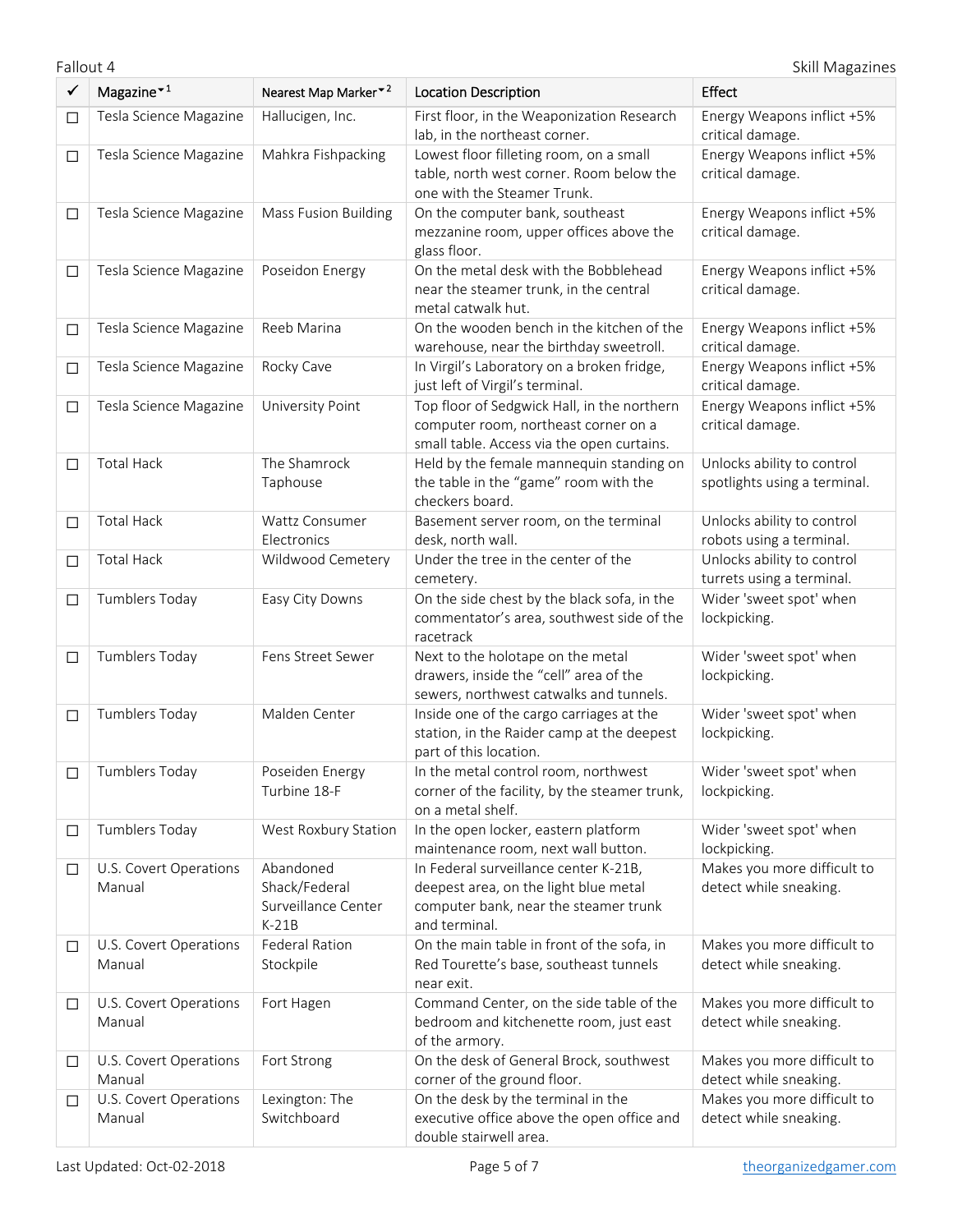| $\checkmark$ | Magazine $*1$                    | Nearest Map Marker <sup>*2</sup>       | <b>Location Description</b>                                                                                            | <b>Effect</b>                                                          |
|--------------|----------------------------------|----------------------------------------|------------------------------------------------------------------------------------------------------------------------|------------------------------------------------------------------------|
| $\Box$       | U.S. Covert Operations<br>Manual | Libertalia                             | By the red chair on the main shanty ship,<br>halfway up, same level as the white metal<br>window wall.                 | Makes you more difficult to<br>detect while sneaking.                  |
| $\Box$       | U.S. Covert Operations<br>Manual | National Guard<br><b>Training Yard</b> | On a table in the cafeteria of the barracks,<br>near a cooler.                                                         | Makes you more difficult to<br>detect while sneaking.                  |
| $\Box$       | U.S. Covert Operations<br>Manual | Revere Satellite Array                 | In the shanty hut atop the central satellite<br>support (without the dish).                                            | Makes you more difficult to<br>detect while sneaking.                  |
| $\Box$       | U.S. Covert Operations<br>Manual | Usaf Satellite Station<br>Olivia       | Inside the computer room unlocked by<br>terminal (southeast interior), on the desk<br>with the mini nuke.              | Makes you more difficult to<br>detect while sneaking.                  |
| $\Box$       | U.S. Covert Operations<br>Manual | Uss Constitution                       | Ship interior, on a corner table inside the<br>Captain's cabin.                                                        | Makes you more difficult to<br>detect while sneaking.                  |
| $\Box$       | Unstoppables                     | Don Bosco Technical<br>High School     | Basement level swimming pool, northwest<br>corner wall, on a table above a Fat Man<br>and near the steamer trunk.      | +1% chance of taking no<br>damage from an attack.                      |
| $\Box$       | Unstoppables                     | Hubris Comics                          | On the shop counter, in front of the<br>cheeky monkey and Grognak's Axe in the<br>display case.                        | +1% chance of taking no<br>damage from an attack.                      |
| $\Box$       | Unstoppables                     | Shaw High School                       | Library office on the lower level, with the<br>Steamer Trunk. North area.                                              | +1% chance of taking no<br>damage from an attack.                      |
| $\Box$       | Unstoppables                     | Suffolk County<br>Charter School       | In the library room, upper floor, by the<br>holotape and steamer trunk.                                                | +1% chance of taking no<br>damage from an attack.                      |
| $\Box$       | Unstoppables                     | <b>Westing Estate</b>                  | On the shack closest to the river, with the<br>lantern on the wooden floor near the<br>mattress.                       | +1% chance of taking no<br>damage from an attack.                      |
| □            | Wasteland Survival<br>Guide      | Crater House                           | Western side of the crater, on the table,<br>lower level of a stilt shack with a lantern<br>and caps stash on a table. | Permanently take 5% less<br>damage from insects.                       |
| □            | Wasteland Survival<br>Guide      | Egret Tours Marina                     | On the counter of the diner and coolant<br>recharge station.                                                           | Permanently heal +50% from<br>irradiated packaged food and<br>drink.   |
| $\Box$       | Wasteland Survival<br>Guide      | Gorski Cabin                           | In the underground bunker, by the journal<br>terminal, on a metal desk.                                                | Diamond City is now<br>permanently marked on your<br>map.              |
| $\Box$       | Wasteland Survival<br>Guide      | Lynn Woods                             | On the sleeping bag, inside the main shack<br>with the steamer trunk.                                                  | Permanently unlock new<br>decoration items in<br>workshop settlements. |
| □            | Wasteland Survival<br>Guide      | Nahant<br>Oceanological<br>Society     | On the metal desk with the typewriter,<br>entrance room area, ground floor.                                            | Permanently gain +10%<br>discount from food and drink<br>vendors.      |
| □            | Wasteland Survival<br>Guide      | Old Gullet Sinkhole                    | On a concrete block inside the sinkhole, by<br>the cooking pot station.                                                | Permanently swim 25%<br>faster.                                        |
| □            | Wasteland Survival<br>Guide      | Ranger Cabin                           | On the sideboard table in the cabin.                                                                                   | Permanently take 5% less<br>damage from melee attacks.                 |
| $\Box$       | Wasteland Survival<br>Guide      | Sunshine Tidings Co-<br>Op             | In the locked cabin near the silos, on the<br>floor near a mattress and steamer trunk.                                 | Permanently collect more<br>meat from animal kills.                    |
| $\Box$       | Wasteland Survival<br>Guide      | Wreck of The USS<br>Riptide            | Inside the ship, on a table, under the<br>bridge on the water's level.                                                 | Heal +50% more from fruits<br>and vegetables.                          |
| □            | You're SPECIAL!                  | Sanctuary Hills                        | In The House of Tomorrow, under Shaun's<br>crib.                                                                       | Add one S.P.E.C.I.A.L. point.                                          |